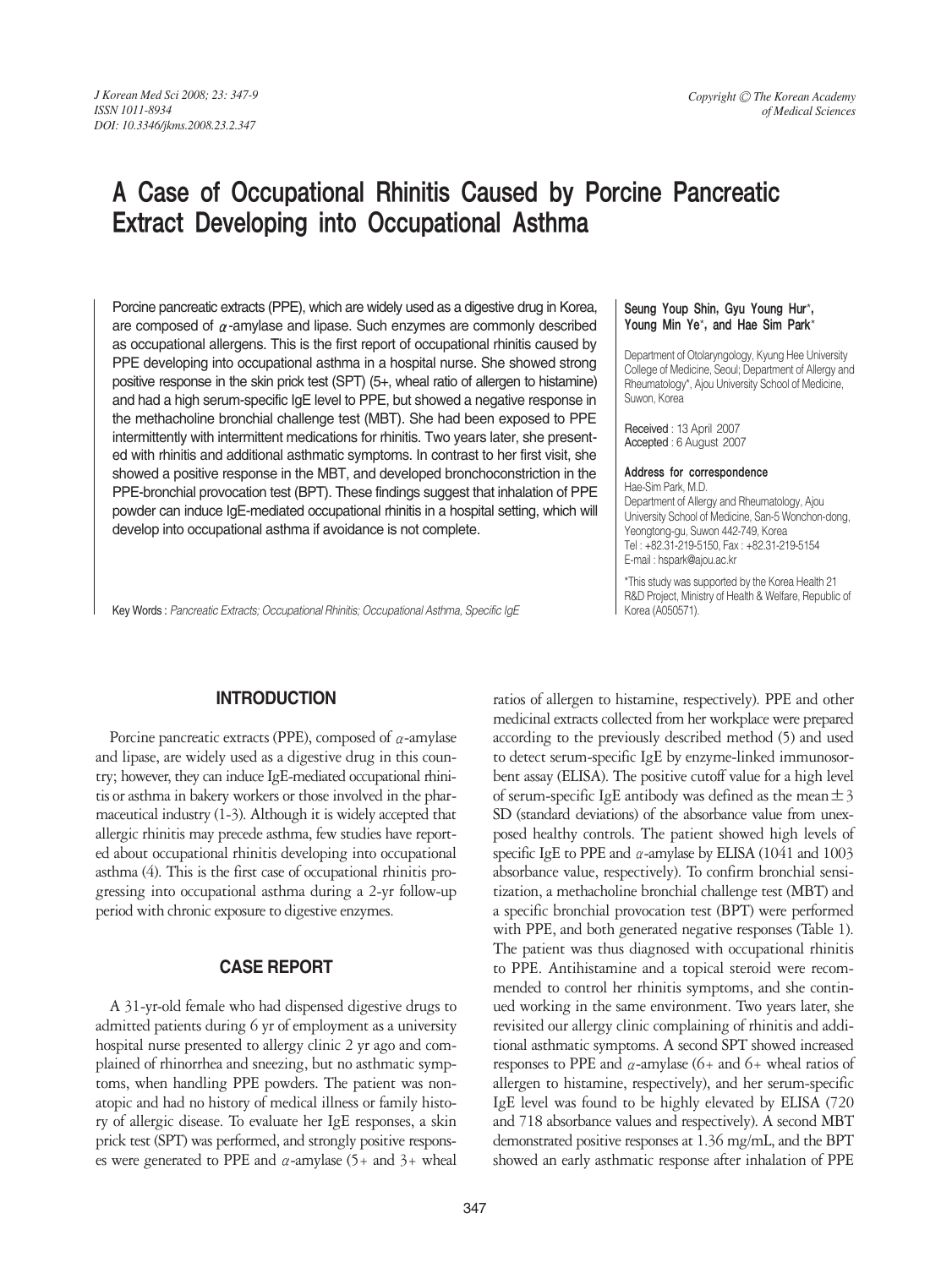Table 1. Clinical features of the patient

| Visit                       | SPT (A/H)  |                       | Specific IgE by ELISA<br>absorbance<br>value (410 nm) |                       | $PC_{20}$<br>metha-<br>choline | PPF-<br><b>BPT</b> |
|-----------------------------|------------|-----------------------|-------------------------------------------------------|-----------------------|--------------------------------|--------------------|
|                             |            | PPE $\alpha$ -amylase |                                                       | PPE $\alpha$ -amylase | (mg/mL)                        |                    |
| Initial visit<br>2 yr later | $5+$<br>6+ | 3+<br>6+              | 1.041<br>720                                          | 1,003<br>718          | >25<br>1.36                    | None<br>Early      |

SPT, skin prick test; A/H, the ratio of the size of the wheal caused by the allergen and histamine (1 mg/mL); PPE-BPT, bronchial provocation test to porcine pancreatic extract.

(Table 1); both tests were performed as previously described (5). Negative responses were recorded for the other drug powders tested.

#### **DISCUSSION**

This case demonstrates that PPE powder inhalation can induce occupational rhinitis, and furthermore develop into occupational asthma when the causative allergen is not avoided in an exposed nurse working in a hospital. It is commonly accepted that allergic rhinitis precedes the development of asthma, although reports on allergic rhinitis turning into asthma are few, especially in a hospital nurse by drug powder. The patient had been diagnosed as having occupational rhinitis, due to the work-related rhinitis symptoms, strongly positive responses in the SPT, and high serum-specific IgE levels to PPE and  $\alpha$ -amylase, but not in the MBT and specific BPT. After 2 yr, she developed occupational asthma, showing the additional symptoms of lower respiratory tract and a positive response on the MBT and specific BPT.

PPE are composed of  $\alpha$ -amylase and lipase, which are common components of digestive enzymes. Enzyme allergy has been recognized since the late 1960s (6, 7). It may cause asthma, rhino-conjunctivitis, allergic contact dermatitis, and contact urticaria (8). A community-based study recently reported that enzymes could be a specific occupational risk (9). There have been some reports of occupational asthma induced by these enzymes inhaled during the course of work, predominantly among pharmaceutical industry workers (10-13). In our preceding reports, we detected occupational allergy to enzymes, such as  $\alpha$ -amylase and Empynase® among hospital personnel (5, 14).

The major pathogenic mechanism of occupational allergies induced by high-molecular-weight drugs is an IgE-mediated response (15). The subject of this case had strongly positive responses in the SPT and a high serum level of specific IgE by ELISA to both PPE and  $\alpha$ -amylase. In addition, the BPT with PPE produced immediate bronchoconstriction. These findings suggest that the pathogenic mechanism of occupational rhinitis is an IgE-mediated response, and chronic exposure to PPE can result in occupational asthma via an IgE-mediated reaction. In this study, the patient showed positive responses to both PPE and  $\alpha$ -amylase by SPT and ELISA, which may indicate that  $\alpha$ -amylase is the major allergenic component within the PPE. In our preceding study, it had been demonstrated that PPE and  $\alpha$ -amylase had extensive crossallergenicity by PPE and  $\alpha$ -amylase ELISA inhibition test, and shared one strong IgE binding component by IgE immunoblot study. However, lipase showed minimal inhibition for both PPE and  $\alpha$ -amylase ELISA inhibition tests, and a lesser degree of inhibition on lipase ELISA inhibition test (5).

In conclusion, it is important to carefully examine, treat, and follow patients with occupational allergic rhinitis, and remove them early enough from allergen exposure, in order to prevent the disease progressing to asthma.

## **REFERENCES**

- 1. Losada E, Hinojosa M, Quirce S, Sanchez-Cano M, Moneo I. *Occupational asthma caused by alpha-amylase inhalation: clinical and immunologic findings and bronchial response patterns. J Allergy Clin Immunol 1992; 89: 118-25.*
- 2. Zentner A, Jeep S, Wahl R, Kunkel G, Kiethe-Tebbe J. *Multiple IgEmediated sensitizations to enzymes after occupational exposure: evaluation by skin pricks test, RAST, and immunoblot. Allergy 1997; 52: 928-34.*
- 3. Brisman J, Belin L. *Clinical and immunological responses to occupational exposure to alpha-amylase in the baking industry. Br J Ind Med 1991; 48: 604-8.*
- 4. Piirila P, Estlander T, Hytonen M, Keskinen H, Tupasela O, Tuppurainen M. *Rhinitis caused by ninhydrin develops into occupational asthma. Eur Respir J 1997; 10: 1918-21.*
- 5. Park HS, Kim HY, Suh YJ, Lee SJ, Lee SK, Kim SS, Nahm DH. *Alpha amylase is a major allergenic component in occupational asthma patients caused by porcine pancreatic extract. J Asthma 2002; 39: 511-6.*
- 6. Pepys J, Longbottom JL, Hargreave FE, Faux J. *Allergic reactions of the lungs to enzymes of Bacillus subtilis. Lancet 1969; 1: 1181-4.*
- 7. Flindt ML. *Pulmonary disease due to inhalation of derivatives of Bacillus subtilis containing proteolytic enzyme. Lancet 1969; 1: 1177-81.*
- 8. Laraqui C, Harourate K, Belamallem I, Benhaymoud N, Verger C. *Occupational respiratory risks in workers exposed to enzymes in detergents. Rev Mal Respir 1996; 13: 485-92.*
- 9. Zock JP, Cavalle N, Kromhout H, Kennedy SM, Sunyer J, Jaen A, Muniozguren N, Payo F, Almar E, Sanchez JL, Anto JM, Kogevinas M. *Evaluation of specific occupational asthma risks in a communitybased study with special reference to single and multiple exposures. J Expo Anal Environ Epidemiol 2004; 14: 397-403.*
- 10. Dolan TF Jr, Meyers A. *Bronchial asthma and allergic rhinitis associated with inhalation of pancreatic extracts. Am Rev Respir Dis 1974; 110: 812-3.*
- 11. Cartier A, Malo JL, Pineau L, Dolovich J. *Occupational asthma due to pepsin. J Allergy Clin Immunol 1984; 73: 574-7.*
- 12. Aiken TC, Ward R, Peel ET, Hendrick DJ. *Occupational asthma due*